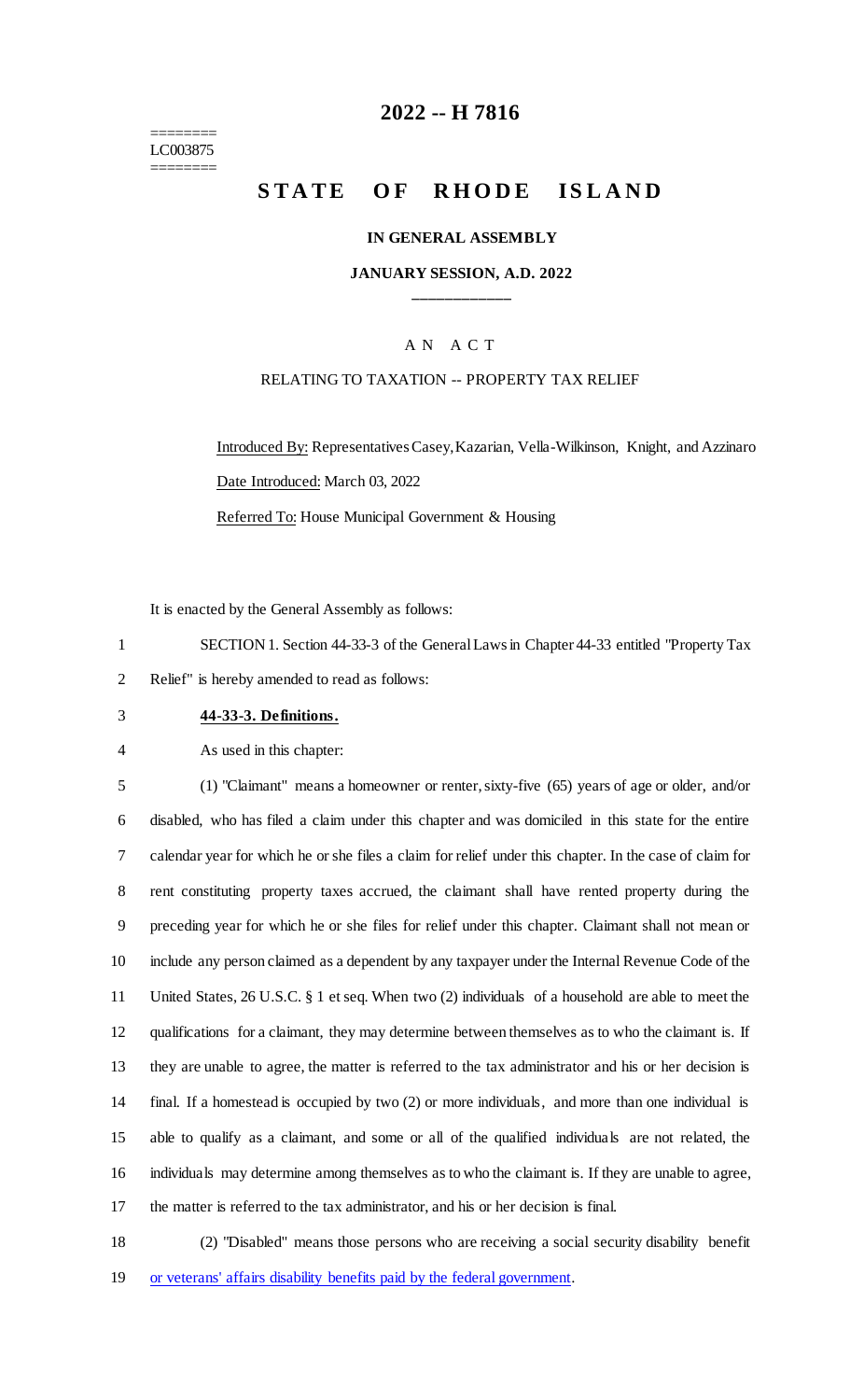(3) "Gross rent" means rental paid in cash or its equivalent solely for the right of occupancy of a homestead, exclusive of charges for any utilities, services, furniture, furnishings, or personal property appliances furnished by the landlord as a part of the rental agreement. If the landlord and tenant have not dealt with each other at arm's length, and the tax administrator is satisfied that the gross rent charged was excessive, he or she may adjust the gross rent to a reasonable amount for purposes of this chapter. "Gross rent" includes the rental of space paid to a landlord for parking of a mobile home, or docking or mooring a houseboat, exclusive of any charges for utilities, services, furniture, furnishings, or personal appliances furnished by the landlord as a part of the rental. Twenty percent (20%) of the annual gross rental plus the space rental fees paid during the year are the annual "property taxes accrued."

 (4) "Homestead" means the dwelling, whether owned or rented, and so much of the land surrounding it, not exceeding one acre, as is reasonably necessary for use of the dwelling as a home, and may consist of a part of the multi-dwelling or multi-purpose building and a part of the land upon which it is built ("owned" includes a vendee in possession under a land contract and one or more joint tenants or tenants in common). It does not include personal property such as furniture, furnishings, or appliances, but a mobile home or a houseboat may be a homestead.

 (5) "Household" means one or more persons occupying a dwelling unit and living as a single nonprofit housekeeping unit. "Household" shall not include bona fide lessees, tenants, or roomers, and boarders on contract.

 (6) "Household income" means all income received by all persons of a household in a calendar year while members of the household.

 (7) "Income" means the sum of federal adjusted gross income as defined in the Internal Revenue Code of the United States, 26 U.S.C. § 1 et seq., and all non-taxable income including, but not limited to, the amount of capital gains excluded from adjusted gross income, alimony, support money, non-taxable strike benefits, cash public assistance and relief (not including relief granted under this chapter), the gross amount of any pension or annuity (including Railroad Retirement Act (see 45 U.S.C. § 231 et seq.) benefits, all payments received under the federal Social Security Act, 42 U.S.C. § 301 et seq., state unemployment insurance laws, and veterans' disability pensions (see 38 U.S.C. § 301 et seq.), non-taxable interest received from the federal government or any of its instrumentalities, workers' compensation, and the gross amount of "loss of time" insurance. It shall not include gifts from nongovernmental sources, or surplus foods or other relief in kind supplied by a public or private agency. For the purpose of this chapter, the calculation of "income" shall not include any deductions for rental losses, business losses, capital losses, exclusion for foreign income, and any losses received from pass-through entities.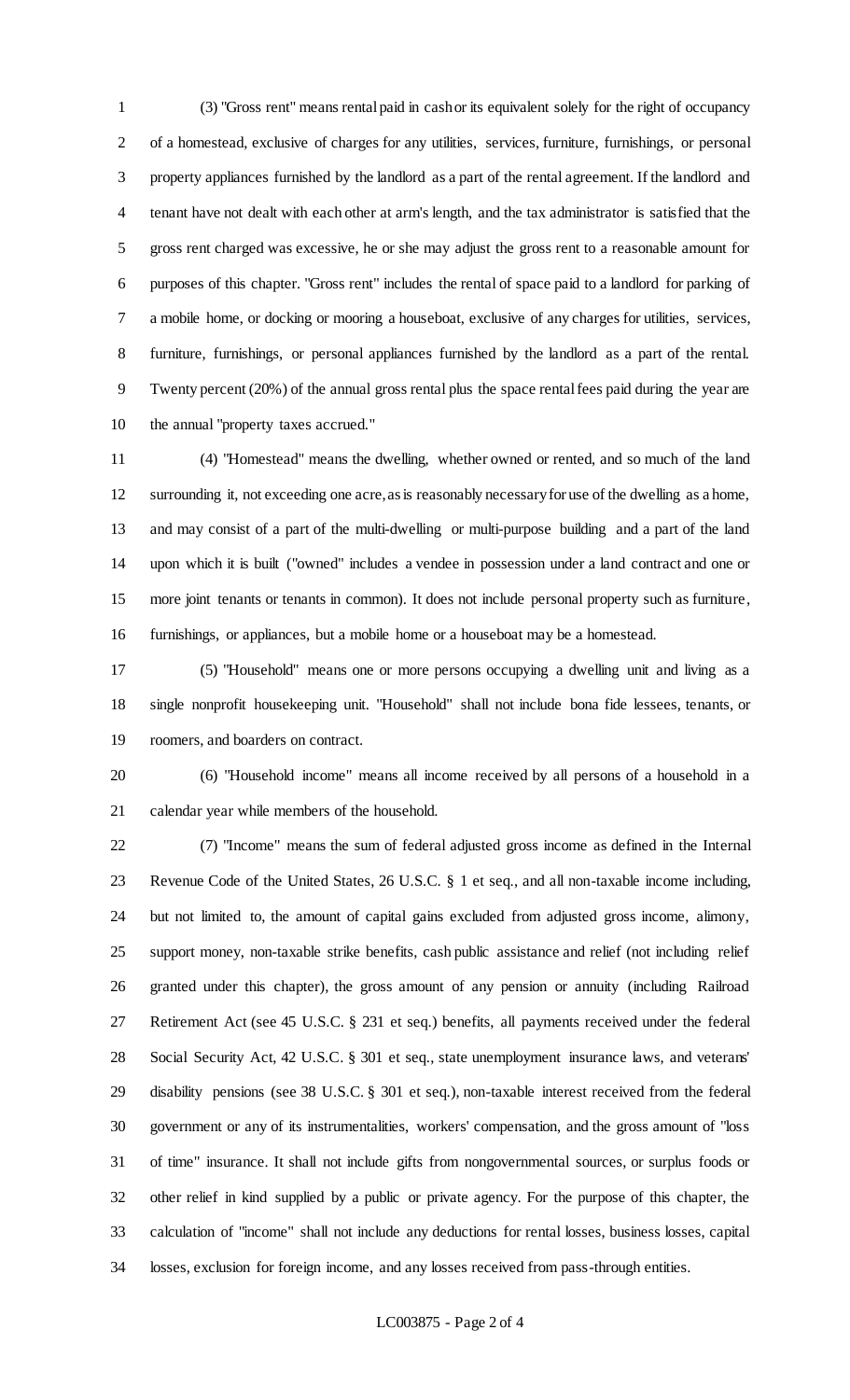(8) "Property taxes accrued" means property taxes (exclusive of special assessments, delinquent interest, and charges for service) levied on a claimant's homestead in this state in 1977 or any calendar year thereafter. If a homestead is owned by two (2) or more persons or entities as joint tenants or tenants in common, and one or more persons or entities are not a member of claimant's household, "property taxes accrued" is that part of property taxes levied on the homestead which reflects the ownership percentage of the claimant and his or her household. For purposes of this subdivision, property taxes are "levied" when the tax roll is certified by the city or town assessor. When a homestead is sold during the calendar year of the levy, the "property taxes accrued" for the seller and buyer is the amount of the tax levy prorated to each in the closing agreement pertaining to the sale of the homestead or, if not provided for in the closing agreement, the tax levy is prorated between seller and buyer based upon the delivery date of the deed of conveyance. When a household owns and occupies two (2) or more homesteads in the same calendar year, "property taxes accrued"is the sum of the prorated taxes attributable to the household for each of the homesteads. If the household owns and occupies the homestead for the part of the calendar year and rents a household for part of the calendar year, it may include both the proration of taxes on the homestead owned and "rent constituting property taxes accrued"with respect to the months the homestead is rented, in computing the amount of the claim. All prorations are made on the basis of the gross tax levy after all exemptions. If a homestead is an integral part of a larger unit such as a farm, or a multi-purpose or multi-dwelling building, property taxes accrued is that percentage of the total property taxes accrued as the value of the homestead is of the total value. For the purposes of this subdivision, "unit" refers to the parcel of property covered by a single tax statement of which the homestead is a part.

 (9) "Rent constituting property taxes accrued" means twenty percent (20%) of the gross rent actually paid in cash or its equivalent in any calendar year by a claimant and his or her household solely for the right of occupancy of their Rhode Island homestead in the calendar year, and which rent constitutes the basis, in the succeeding calendar year, of a claim for relief under this chapter by the claimant, but shall not include any part of the rent paid for occupancy of premises which are legally exempt from the payment of property taxes.

SECTION 2. This act shall take effect upon passage.

#### ======== LC003875 ========